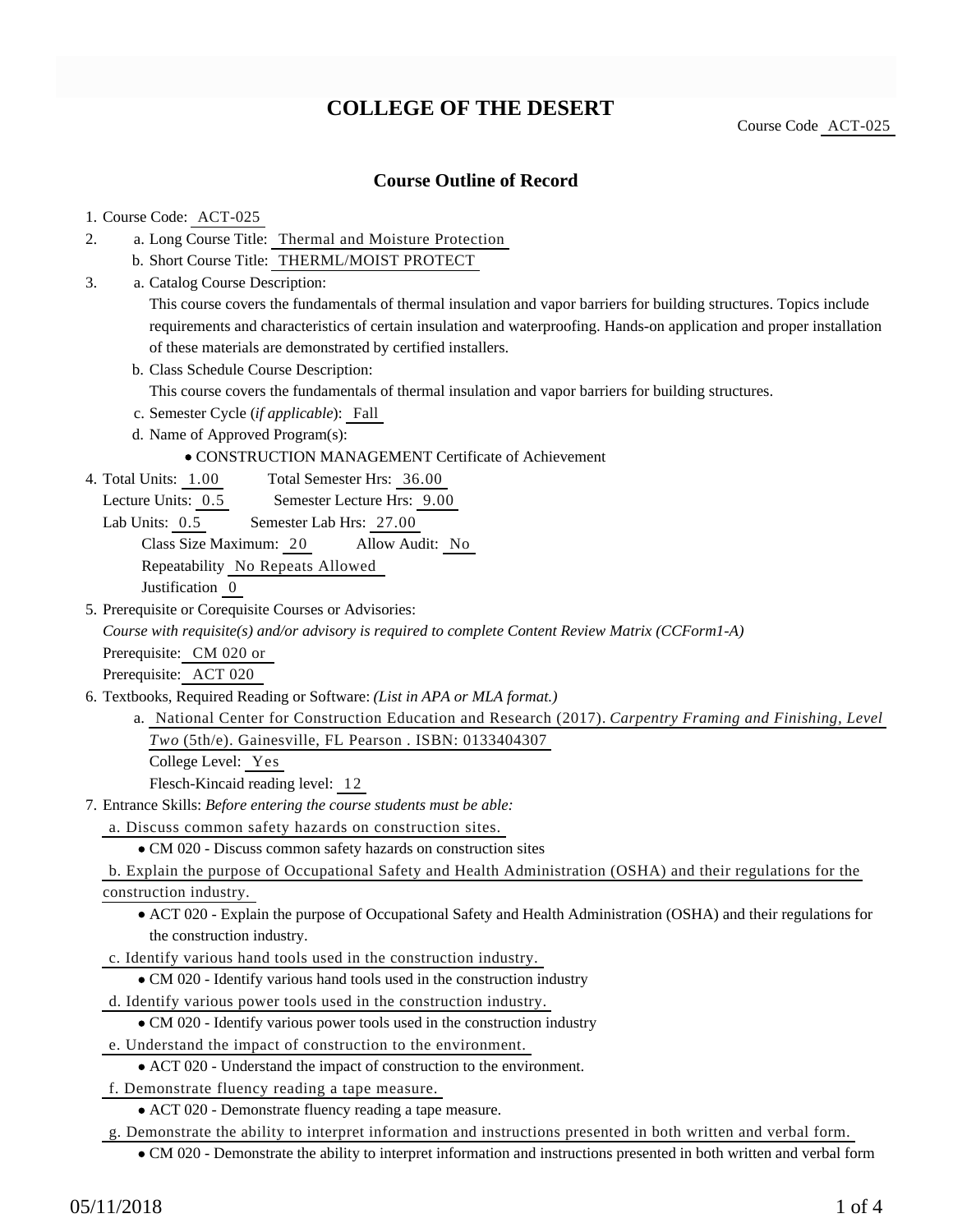## ACT 025-Thermal and Moisture Protection

- h. Demonstrate critical thinking skills and the ability to solve problems using those skills.
	- CM 020 Demonstrate critical thinking skills and the ability to solve problems using those skills
- i. Demonstrate effective relationship skills with teammates and supervisors, the ability to work on a team, and appropriate leadership skills.
	- CM 020 Demonstrate effective relationship skills with teammates and supervisors, the ability to work on a team, and appropriate leadership skills
- j. Understand workplace issues such as sexual harassment, stress, and substance abuse.
	- ACT 020 Understand workplace issues such as sexual harassment, stress, and substance abuse.

#### 8. Course Content and Scope:

#### Lecture:

- 1. Overview of industry
- 2. Thermal insulation
- 3. Insulation installation guidelines
- 4. Moisture control
- 5. Waterproofing
- 6. Air infiltration control

#### Lab: *(if the "Lab Hours" is greater than zero this is required)*

- 1. Install selected insulation materials
- 2. Install selected vapor barriers
- 3. Install selected building wraps

#### 9. Course Student Learning Outcomes:

1.

Outline the characteristics and requirements of various types of insulation material. (Cognitive)

#### 2.

Explain the procedure for installing selected thermal insulation and vapor barrier on a simple structure. (Cognitive)

#### 3.

Demonstrate air infiltration control requirements. (Psychomotor)

- 10. Course Objectives: Upon completion of this course, students will be able to:
	- a. Describe requirements for thermal insulation.
	- b. Describe the characteristics of various types of insulation material.
	- c. Determine the required amounts of insulation for a structure.
	- d. Explain the proper procedure for installing selected insulation materials.
	- e. Describe the requirements for moisture control and ventilation.
	- f. Explain the proper procedure for installing selected vapor barriers.
	- g. Describe air infiltration control requirements.
	- h. Explain the proper procedure for installing selected building wraps.
- 11. Methods of Instruction: *(Integration: Elements should validate parallel course outline elements)* 
	- a. Activity
	- b. Collaborative/Team
	- c. Demonstration, Repetition/Practice
	- d. Discussion
	- e. Lecture
	- f. Observation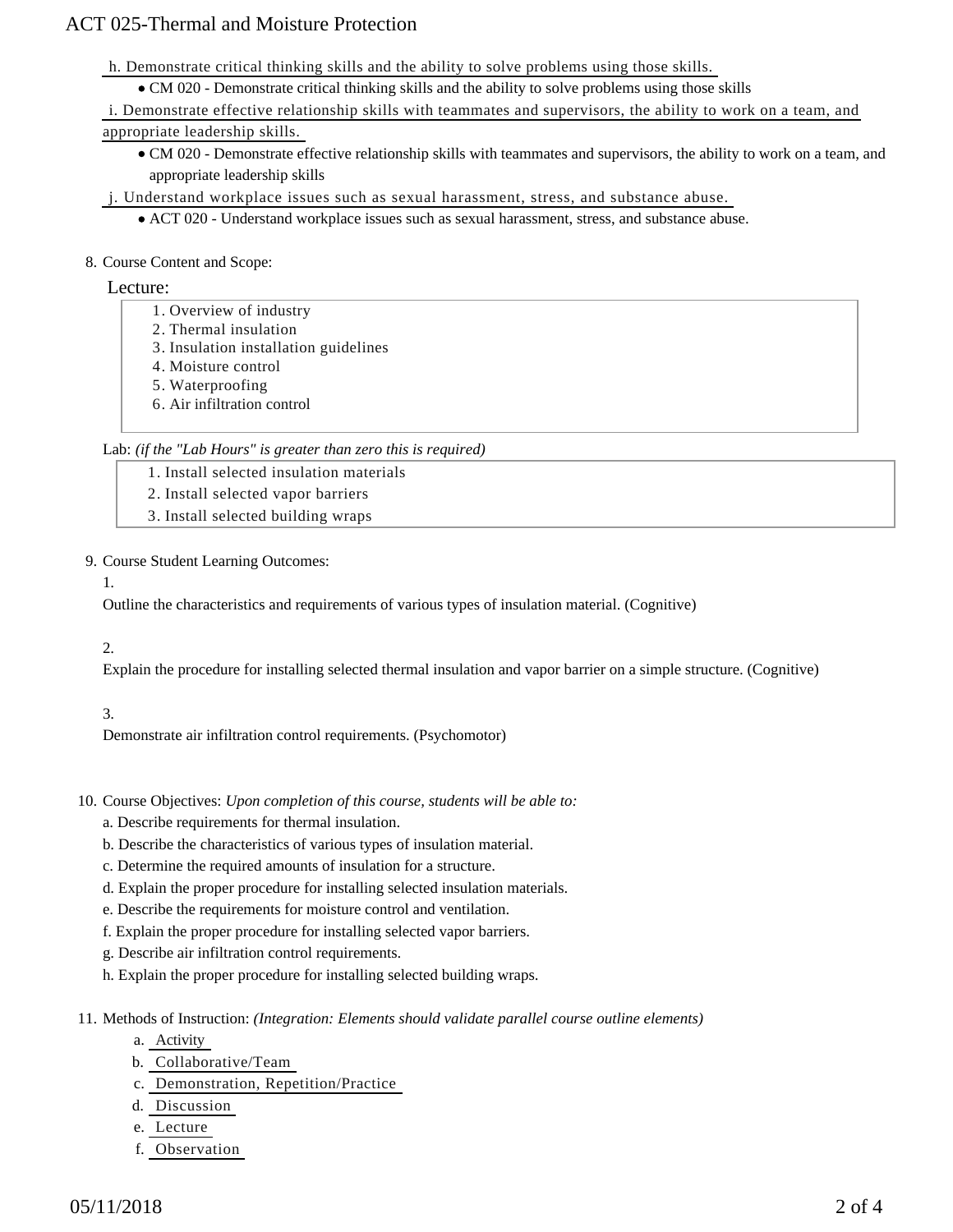### ACT 025-Thermal and Moisture Protection

g. Participation

| ∩ther<br>.                 |
|----------------------------|
| ally site visits<br>$\sim$ |

12. Assignments: (List samples of specific activities/assignments students are expected to complete both in and outside of class.) In Class Hours: 36.00

Outside Class Hours: 18.00

a. In-class Assignments

- 1. Individual projects
- 2. Small group projects
- b. Out-of-class Assignments
	- 1. Review questions
	- 2. Vocabulary terms
	- 3. Short response papers
- 13. Methods of Evaluating Student Progress: The student will demonstrate proficiency by:
	- Written homework
	- Group activity participation/observation
	- Student participation/contribution
	- Other

Quizzes In-class exercises Participation during office and site visits

- 14. Methods of Evaluating: Additional Assessment Information:
- 15. Need/Purpose/Rationale -- All courses must meet one or more CCC missions.

PO - Career and Technical Education

Apply critical thinking skills to execute daily duties in their area of employment.

Display the skills and aptitude necessary to pass certification exams in their field.

IO - Personal and Professional Development Develop realistic goals.

Demonstrate an understanding of ethical issues to make sound judgments and decisions.

| 16. Comparable Transfer Course |  |
|--------------------------------|--|
|--------------------------------|--|

| <b>University System</b>                                     | <b>Campus</b>             | <b>Course Number</b> | <b>Course Title</b> | <b>Catalog Year</b> |  |
|--------------------------------------------------------------|---------------------------|----------------------|---------------------|---------------------|--|
| 17. Special Materials and/or Equipment Required of Students: |                           |                      |                     |                     |  |
| 18. Materials Fees:                                          | <b>Required Material?</b> |                      |                     |                     |  |

## **Material or Item Cost Per Unit Total Cost Per Unit Total Cost Per Unit Algebra**

19. Provide Reasons for the Substantial Modifications or New Course:

#### Periodic Course Review

- a. Cross-Listed Course *(Enter Course Code)*: *N/A* b. Replacement Course *(Enter original Course Code)*: *N/A* 20.
- 21. Grading Method *(choose one)*: Letter Grade Only
- 22. MIS Course Data Elements
	- a. Course Control Number [CB00]: CCC000513178